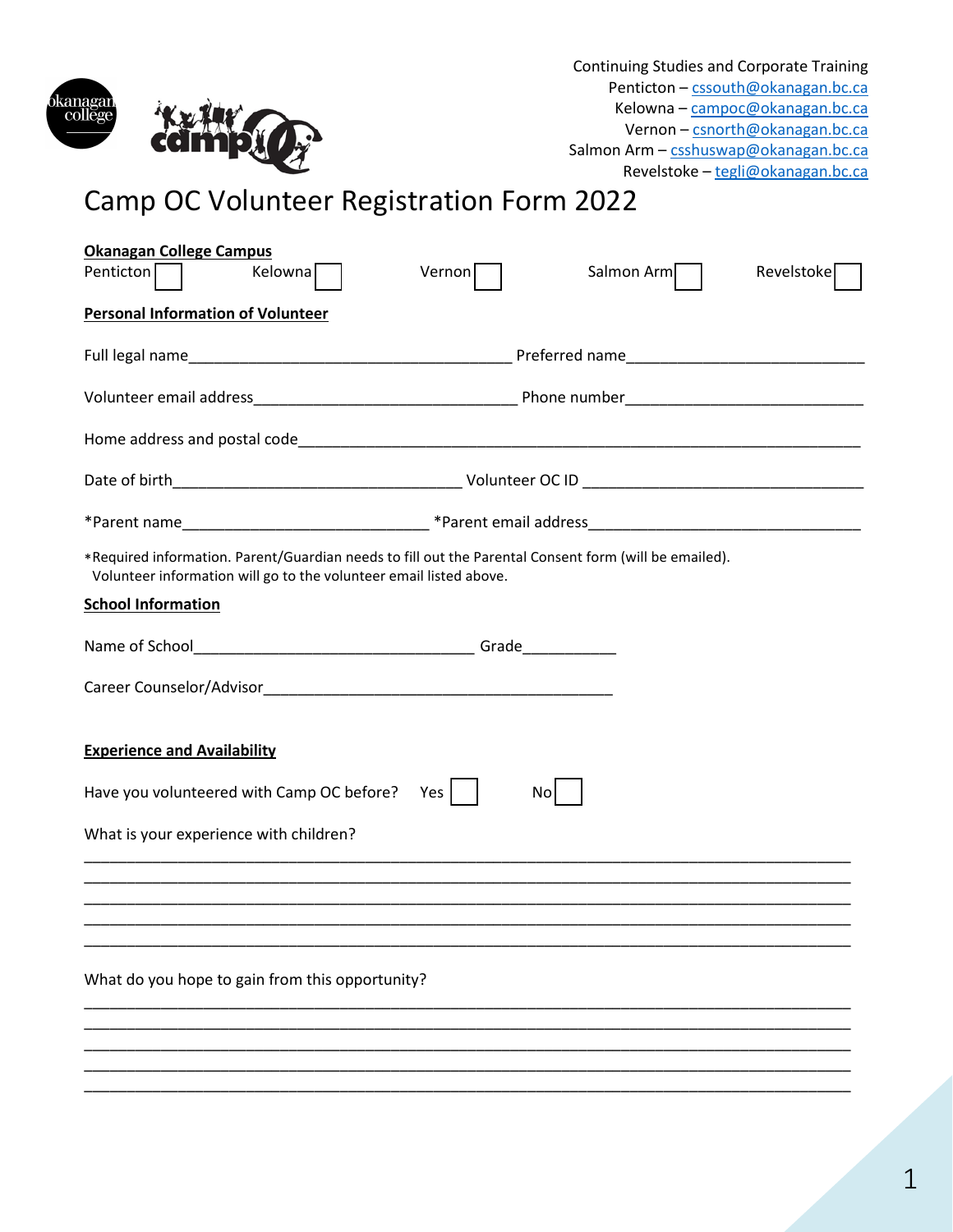|                                                                                              |                                                            | <b>Continuing Studies and Corporate Training</b><br>Penticton - cssouth@okanagan.bc.ca<br>Kelowna - campoc@okanagan.bc.ca<br>Vernon - csnorth@okanagan.bc.ca |                   |  |
|----------------------------------------------------------------------------------------------|------------------------------------------------------------|--------------------------------------------------------------------------------------------------------------------------------------------------------------|-------------------|--|
|                                                                                              |                                                            | Salmon Arm - csshuswap@okanagan.bc.ca<br>Revelstoke - tegli@okanagan.bc.ca                                                                                   |                   |  |
|                                                                                              | How many weeks do you want to volunteer for?               | $\overline{3}$                                                                                                                                               | 81.               |  |
|                                                                                              | Please check off the weeks you are available to volunteer: |                                                                                                                                                              |                   |  |
| <b>July 4-8</b>                                                                              | July 11-15                                                 | <b>July 18-22</b>                                                                                                                                            | <b>July 25-29</b> |  |
| Aug 2-5                                                                                      | Aug 8-12                                                   | Aug 15-19                                                                                                                                                    | Aug 22-26         |  |
| *For a listing of weeks and camps available at your campus, please visit the Camp OC Website |                                                            |                                                                                                                                                              |                   |  |
|                                                                                              | Which age group would you prefer to work with?             | Grade 1-3<br>Grade 4-6                                                                                                                                       | Flexible          |  |

# Volunteer Agreement

# **Our Commitment to You**

Camp OC is committed to offering campers and volunteers a fun and educational experience. We will make every effort to ensure that the volunteers' camp experience is positive by providing quality content, instructors and facilities.

### **Volunteer Responsibilities**

- Assisting in keeping campers safe
- Assisting instructors with class demonstrations, projects and prepping materials
- Helping campers with tasks during class
- Encouraging campers to participate and engage in activities
- Ensuring campers are listening to instructions and assisting with clarification when needed
- Conducting other tasks as requested by the Camp OC instructor and staff

#### **Expectations of the Volunteer**

- Arrive to camp on time each day
- Stay on campus for the duration of the day
- Keep all confidential information confidential
- To not use any vulgar language at any time while at Camp OC
- Dress appropriate
- Be courteous and respectful
- To not use cellphones while in the classrooms
- To listen to and adhere to other requests from the Camp OC staff

#### **Late/Absent**

If the volunteer will be late or absent, please notify camp staff by calling or emailing your campus.